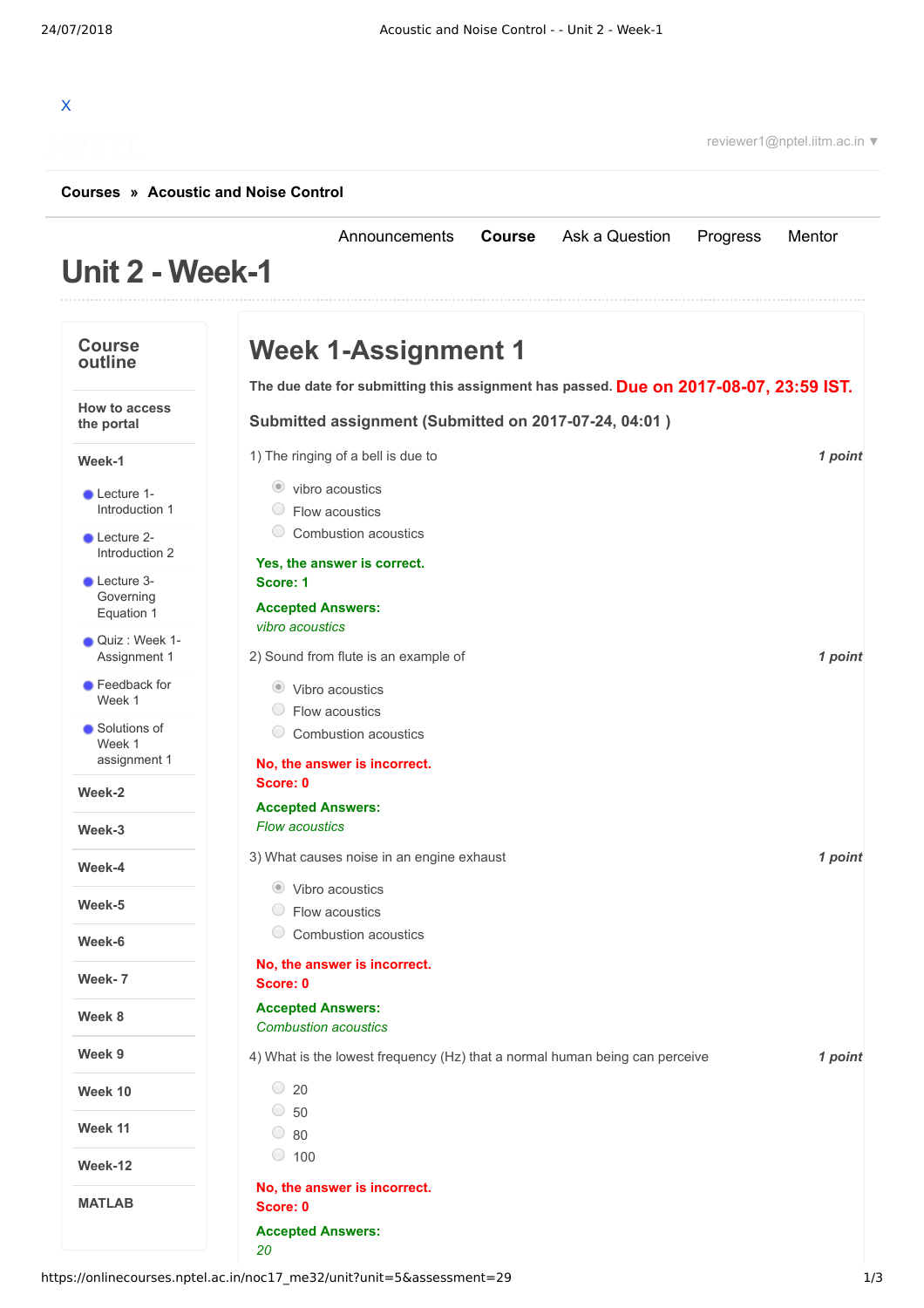### 24/07/2018 Acoustic and Noise Control - - Unit 2 - Week-1

| 5) Unit of loudness of sound is                                                | 1 point |
|--------------------------------------------------------------------------------|---------|
| $\bullet$ Candela                                                              |         |
| Decibel                                                                        |         |
| $\bigcirc$ Hertz                                                               |         |
| $\bigcirc$<br>Lumen                                                            |         |
| No, the answer is incorrect.                                                   |         |
| Score: 0                                                                       |         |
| <b>Accepted Answers:</b><br><b>Decibel</b>                                     |         |
|                                                                                |         |
| 6) At STP, what is the approximate speed of sound in air in m/s                | 1 point |
| ● 360                                                                          |         |
| $\circ$ 340                                                                    |         |
| $\degree$ 240                                                                  |         |
| $\bigcirc$<br>260                                                              |         |
| No, the answer is incorrect.<br>Score: 0                                       |         |
|                                                                                |         |
| <b>Accepted Answers:</b><br>340                                                |         |
|                                                                                |         |
| 7) The mean component of the density                                           | 1 point |
| Changes in time alone                                                          |         |
| $\cup$<br>Changes in space alone                                               |         |
| Changes with time but remains constant in space                                |         |
| $\cup$<br>Remains constant in space and time                                   |         |
| No, the answer is incorrect.                                                   |         |
| Score: 0                                                                       |         |
| <b>Accepted Answers:</b><br>Remains constant in space and time                 |         |
| 8) The acoustic wave transmission follows                                      | 1 point |
| Adiabatic process                                                              |         |
| Isothermal process                                                             |         |
| Isobaric process                                                               |         |
| <b>Isochoric Process</b>                                                       |         |
| Yes, the answer is correct.<br>Score: 1                                        |         |
| <b>Accepted Answers:</b>                                                       |         |
| Adiabatic process                                                              |         |
| 9) During the propagation of sound which of the following statement is correct | 1 point |
| • Only pressure of the fluid medium varies                                     |         |
| $\circ$ Velocity of the particles of the medium remains constant               |         |
| $\bigcirc$<br>Pressure, density, velocity fluctuates in the medium             |         |
| Both velocity of the particles and density of the medium remain constant.      |         |
| No, the answer is incorrect.<br>Score: 0                                       |         |
| <b>Accepted Answers:</b>                                                       |         |
| Pressure, density, velocity fluctuates in the medium                           |         |
| 10)Assumptions made in the derivation of wave equation                         | 1 point |
| • The fluid is homogenous                                                      |         |
| Fluid viscosities are neglected                                                |         |
| $\cup$<br>The bulk fluid is stationary                                         |         |